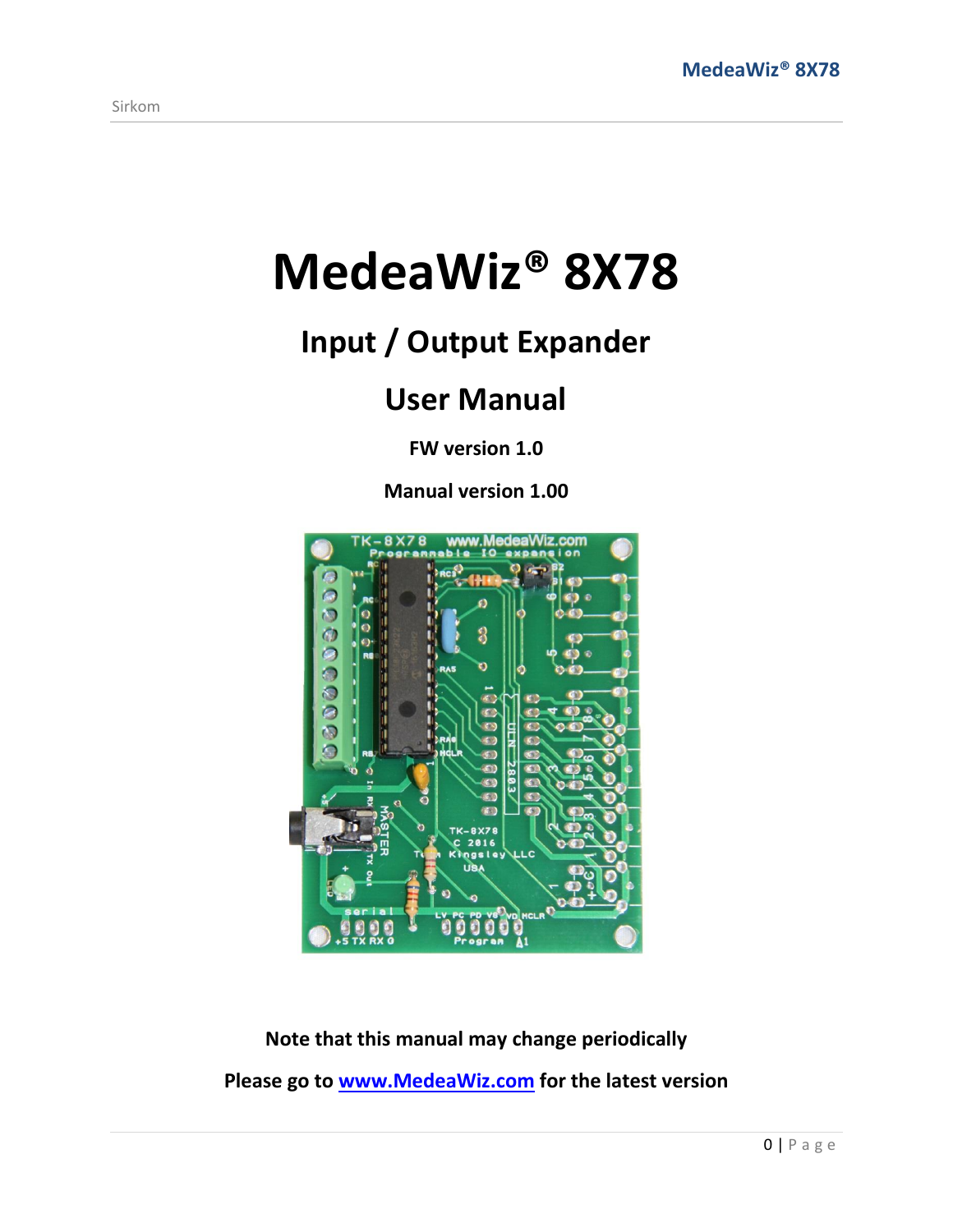### **Table of Contents**

#### <span id="page-1-0"></span>**Introduction**

The MedeaWiz 8X78 is an Input expander for the Sprite video player. It also has provisions to add 8 sinking outputs, or 6 additional 3.5mm ports to control up to 6 more Sprites.

The base model is equipped with screw terminals and programmed to take up to 8 inputs and control up to 8 trigger files on the Sprite. You can use pushbuttons, other dry contacts, or logiclevel voltage change with Low transition trigger.

You can choose to allow an interrupt from a new trigger event, or not to allow an interrupt, by a jumper switch.

In the Serial Control Mode you can have a looping video and control other videos to play on command. Once the commanded video ends, the looping video will play again until a new command is received.

The 8X78 is powered by the Sprite over the included 3.5mm 4 pole plug-in cable.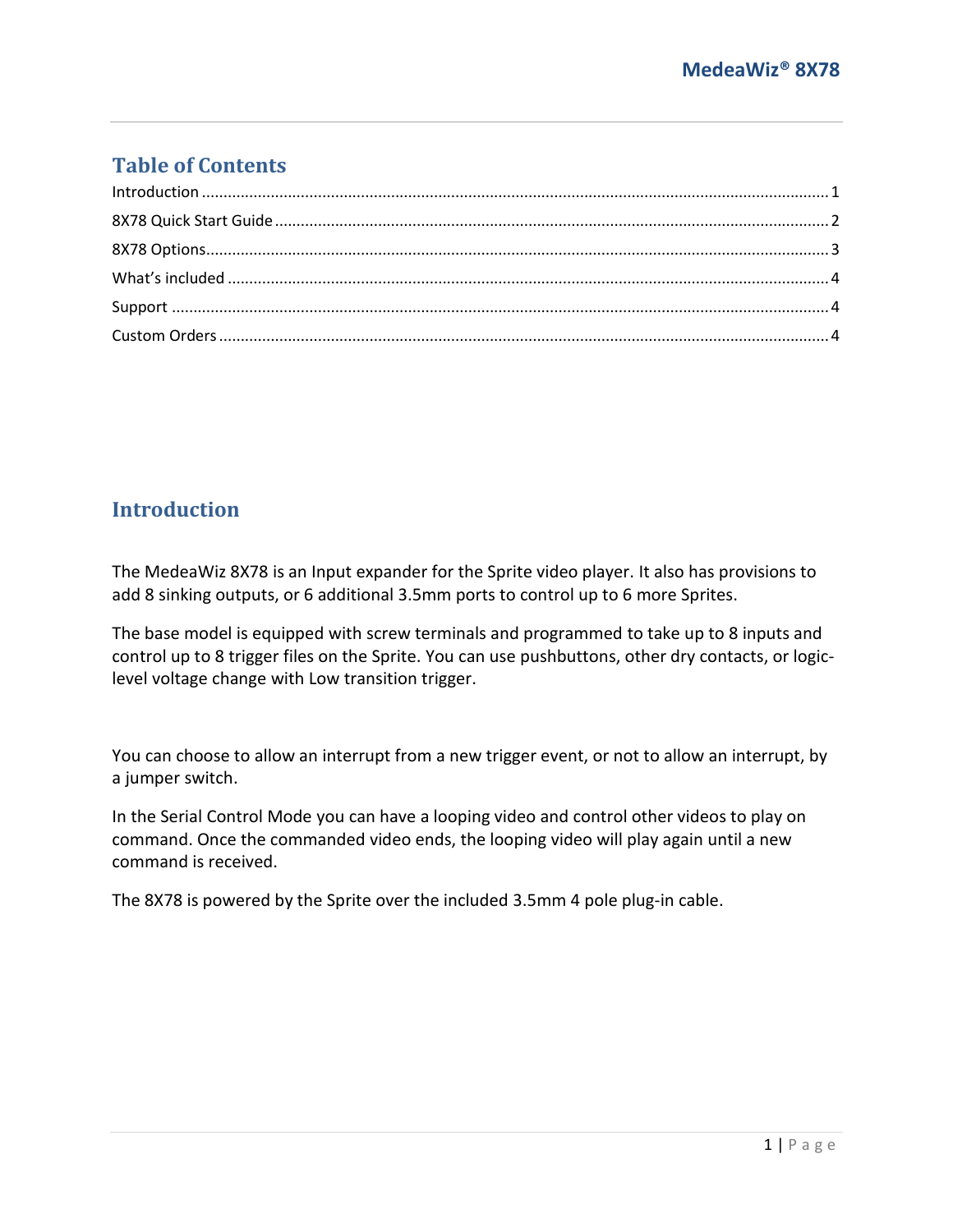#### <span id="page-2-0"></span>**8X78 Quick Start Guide**



Switch Jumper S1 installed = no interrupt. Removed = interrupt on new trigger.

Connect the Sprite I/O port to the 8X78 Serial Port using a 3.5mm 4 pole cable.

Set the Sprite Control Mode to Serial Control, and set the Baud Rate to 9600.

Name your files to match the input numbers. You must also have a 000 looping file.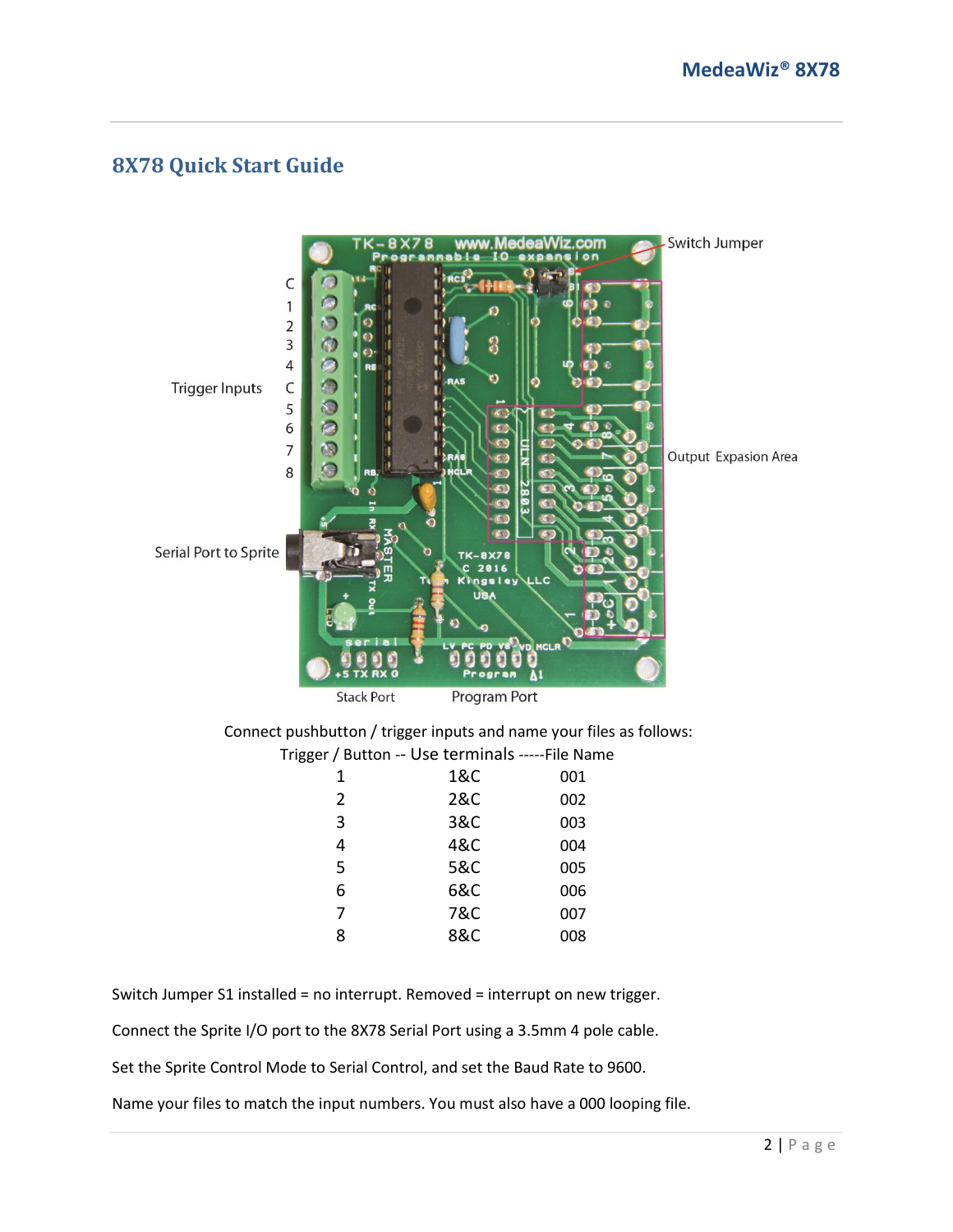#### <span id="page-3-0"></span>**8X78 Options**

#### **Circuit Board Options**

The circuit board has provisions to add:

1) A ULN2803 driver IC and a 10 position screw - terminal strip. This will allow driving low voltage lamps or relays. We can install this on request, or you can install it. The standard included programming will drive each of the 1 to 8 outputs while the corresponding file 001 to 008 is playing.

OR

2) Up to 6 more 3.5mm 4 pole jacks to interface up to 6 more Sprites. This option will require custom programming. Depending on your needs, there are multiple possibilities.

There is provision, by cutting trace and bridging solder gap, to allow up to 25 pushbuttons / dry contacts inputs in a 5 x 5 matrix. This will require a programming change in the 8X78.

The Stack Port allows stacking of a Sprite circuit board with the 8X78 for custom OEM applications. It shares the connections with the 3.5mm 4 pole Serial Port.

The Program Port allows direct programming of the PIC processor using widely-available third-party tools such as the PICKit™ 3. Free software development tools are available from <http://www.microchip.com/>

#### **Programming Options**

The 8X78 comes pre-programmed to take up to 8 triggers / pushbuttons that will play up to 8 files, and will drive the optional ULN2803 output driver, if installed.

You can re-program the PIC processor to meet custom needs, or contact us for a quote on a custom program.